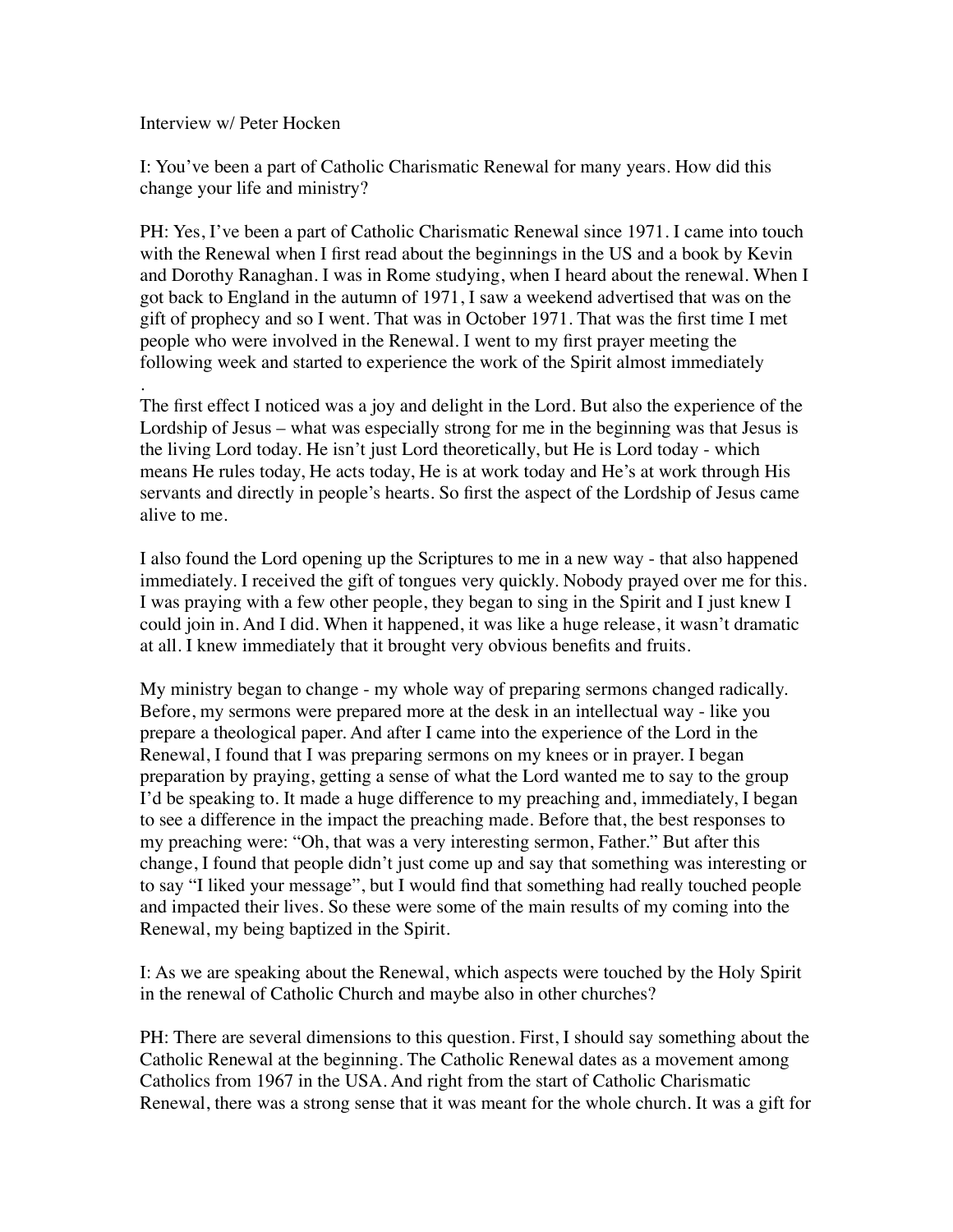the renewal of the Church. It was also strongly influenced by  $2<sup>nd</sup>$  Vatican Council because the beginnings of the CCHR occurred only 15 months after its completion. Pope John called this Council a Council for Renewal. He had composed a prayer for the Council which asked for the Holy Spirit to give a new Pentecost to the Church. So the first people in the Renewal in the Catholic Church understood what they were experiencing as a direct answer of the Lord to Pope John's prayer. They were experiencing something that was not just for them, but for the whole Church. That was a strong impulse. In the Protestant churches, there wasn't anything comparable to this.

Another aspect of the beginning of Catholic Renewal was that there was a very definite ecumenical dimension. In the origins in the US, the book of David Wilkerson, *The Cross and the Switchblade* played an important role. And there was an ecumenical prayer group led by a Presbyterian in Pittsburgh which played a role of helping the first Catholics. And people from the Full Gospel Business Men were in close touch with Catholic Charismatics in the beginning. There was a dimension of help and influence from other Christians. It was not that the Movement was simply received from the Protestants or the Pentecostals, but there were definite connections and contacts that provided help. There was an ecumenical dimension in many countries, not just in the US. For example, it was very common in the early years for the big charismatic conferences to have a protestant speaker. This was normal in the US in the early seventies. The same thing was happening in other countries, also in places that were strongly Catholic countries - there was still a protestant dimension.

So there was an awareness of an ecumenical dimension in the Renewal. And there were new ways that reminded us from the Lord that it wasn't just something that concerned the Catholic church - it's the outpouring of the Holy Spirit on all flesh, all Christian flesh. So I think the Charismatic Movement has had a big influence throughout the world. We can see the same grace, the same fruit, the same characteristics in every country and in every denomination and church. There are differences of emphasis and style, but the fundamental characteristics are the same. And I think this is significant ecumenically - it's important for Christian unity. In Europe, we - Christians and church leaders often don't have an adequate understanding of how big an influence this movement has had throughout the world. In Europe, this movement has probably been weaker than on the other continents. In Asia, Africa, or Latin America, it is a much bigger phenomenon with a much bigger percentage of people involved and much bigger impact. This is often forgotten in Europe.

I: What do you see nowadays that the Holy Spirit is doing among the Christians towards the unity and what are the key elements?

PH: First, I think that the whole outpouring of the Spirit in the Charismatic Movement has opened doors that were not much opened before. It created new possibilities. So in many parts of the world, you find that relationships have grown up between Catholics and Evangelicals or Free Church people, including Pentecostals, in a way that, humanly speaking, is surprising. Now, it is not everywhere, but there are a lot of significant examples in many countries. And I think what we see here is a potential of the Holy Spirit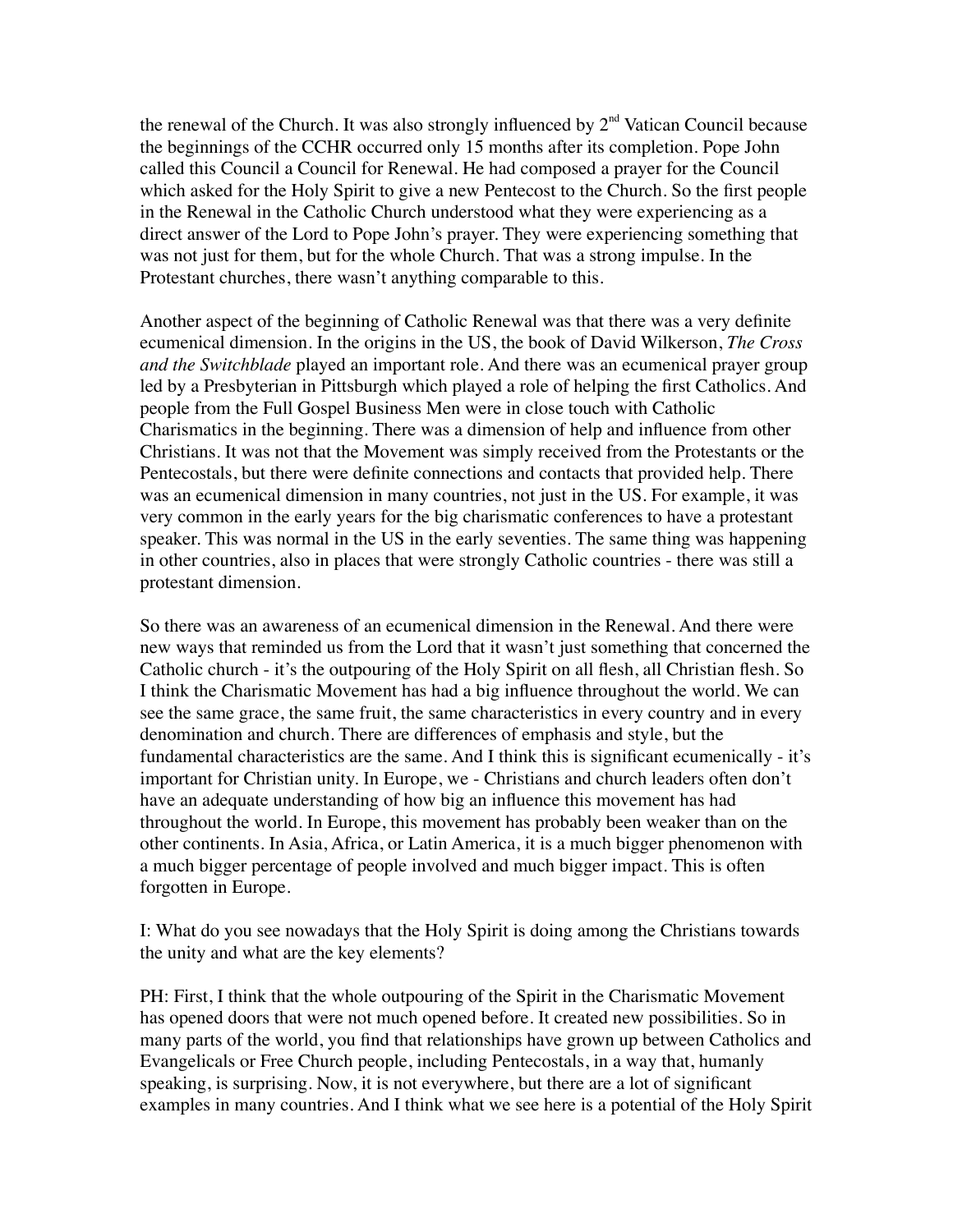to break down all barriers. I found in my experience that Pentecostals are different from classical Evangelicals, classical Free Church Evangelicals - because a more traditional evangelical Christian is somebody who has a basic doctrinal grid. The traditional Evangelical is willing to have fellowship only with people who share a list of basic doctrinal convictions. And so this would totally exclude any relating to Catholics. They test everything by their doctrine: Do you believe this, this, this? And then: Ok, you're ok. If there's anything on the list you don't believe, you're not ok. Pentecostals don't tend to function like that. Pentecostals go much more by the evidence of the Spirit. It's not true that doctrine doesn't matter for Pentecostals, but Pentecostals tend to look first whether the signs of the Spirit are in the people. If they see the same characteristics in people that they know come from the Holy Spirit, even though they're in unexpected places, like among Catholics, then many are open to considering this may be of the Lord. This has led to new possibilities in relating both with the Pentecostals and with Free Church Charismatics. Often, when these people meet Catholics who are filled with the Holy Spirit, they can recognize them as fellow Christians. But their first thought is that's not because they're Catholics, it's in spite of being Catholics. Or they may be thinking: "Yes, we recognize this is genuine, but how can they stay in their Church?" But often where friendships and relationships develop over time, they're led on beyond that, to begin to recognize the work of God in the Catholic Church and not just in individual charismatic Catholics. I've seen that happen with quite a lot of people.

Another thing that has happened in recent times is that many of the older Protestant Churches have become very liberal in their theology and have abandoned older moral convictions. Then many Catholics and Evangelicals who are defending traditional moral convictions about Christian life, about family, sex, life and death see that the other people who are strong and firm on these issues are from the "other side". The Catholics have begun to see that Evangelicals have strong convictions against abortion or euthanasia. And the Evangelicals see that the Catholic Church takes a strong stand. This can start a process of re-thinking their positions and attitudes. This is all the more so when they see that many traditional Protestant Churches have abandoned these positions. Often the first doors have been opened in the Charismatic movement because the work of the Spirit in Evangelicals baptized in the Spirit and Catholics baptized in the Spirit has obvious similarities. People recognize this and it opens up doors and new possibilities.

I: Can you also say something about Israel, what role did Israel play in the unity among Christians?

PH: When the Holy Spirit comes, people have a new level of conversion to Jesus, of submission to the Lordship of Jesus. They receive the Holy Spirit in a distinctive way. What the Lord does in Renewal is to bring people back to the very center of Christian faith in Jesus. The renewal of the church means that in all aspects of the church's life, we have to go back to having these central truths about Jesus Christ at the absolute center of the way the church lives and acts. This has a new life giving effect on all the activities in the church. But it's through this outpouring of the Spirit, this baptism in the Spirit that there is re-centering on Jesus in the lives of those impacted. This then has to translate into renewed life in which Jesus is once more restored to the place which He has officially,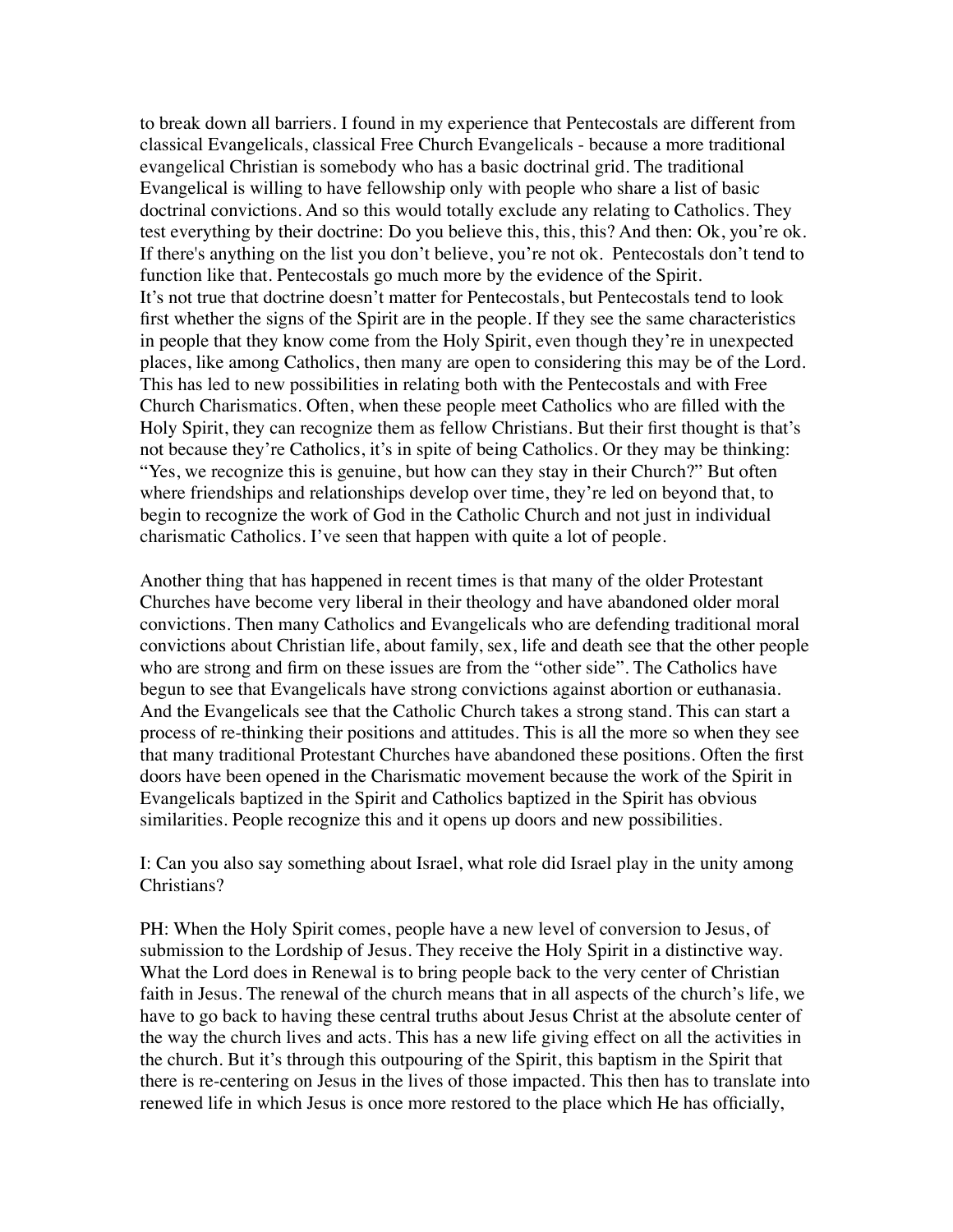but often not in reality. And this is the whole process of renewal. Part of this is also going back and restoring the Scriptures to their central place. This is the foundation. This process of renewal cannot happen without a whole new attention being given to the Scriptures in the life of the church. We find that in circles where people's faith has been enlivened by the Holy Spirit, they have a new love for the Scriptures, they want to study the Scriptures, etc.

This is where Renewal connects very easily with the Jewish question because the Scriptures are really the books of Israel. This is very obviously true of the Old Testament, but the New Testament was almost entirely written by Jewish believers who believed in Jesus. The only exception is Luke who may anyway have been a God-fearer. In fact, the question of the importance of the Jewish people, the people of Israel, for Christian renewal, for Christian unity, comes up in various ways. The ways that people have become aware of its importance can vary a lot from one person to another. In some people, it happens through their study of the Scriptures because the return to the Scriptures is the return to Jewish roots. For some people, it comes from a reflection on recent European history, by becoming aware of the terrible horror of the holocaust, the murder of 6 million Jews, men, women, and children by Hitler's Germany - an attempt to exterminate the whole people, which really has no parallel in history. So, the question arises for many in Europe: how could such terrible thing happen and become a reality in so-called Christian Europe? This has led to a deep examination of conscience of many European Christians, but, of course, especially in Germany. And in this self-examination, one of the things that come up is: what role did the church teaching and attitudes towards the Jews play? Today there is a quite widespread recognition among many people that whilst Nazism was not directly caused by Christianity, that the past attitudes to the Jews and the preaching that God had rejected the Jews because they denied Jesus created some of the atmosphere in which it was possible for people like Hitler to flourish…. and to put their plans into action. This is all part of a recognition which is now official in the Catholic Church that it is false to say that God has rejected the Jews. Practically all parts of the Christian world believed that for centuries – because the Jews had not believed in Jesus, therefore God had rejected them. Therefore, they were no longer God's chosen people, and the church had taken the place of Israel. This is called replacement teaching. More and more Christians and churches have now recognized this teaching is false. It was officially recognized by the Catholic Church at Vatican 2 in 1965.

So some of this re-thinking has come out of Christian reflection on the holocaust. But some of it has also come from new and deeper studies of what the New Testament actually teaches. There have been many studies on the teaching of Paul, for example, with a special attention to Romans 9-11. Here at the beginning of Chapter 11, Paul asked the question directly – Did God reject His people? And he says: No way, absolutely not. There's a whole teaching there. So a huge change has been affectung the whole Christian world. While the awareness of scholars and theologians is one thing; the awareness of the general public and church goers at a popular level is another thing. There are many Catholics who are hardly aware that Catholic Church has abandoned that idea that God has rejected the Jews. They still think that. One reason may be that there isn't much preaching about it.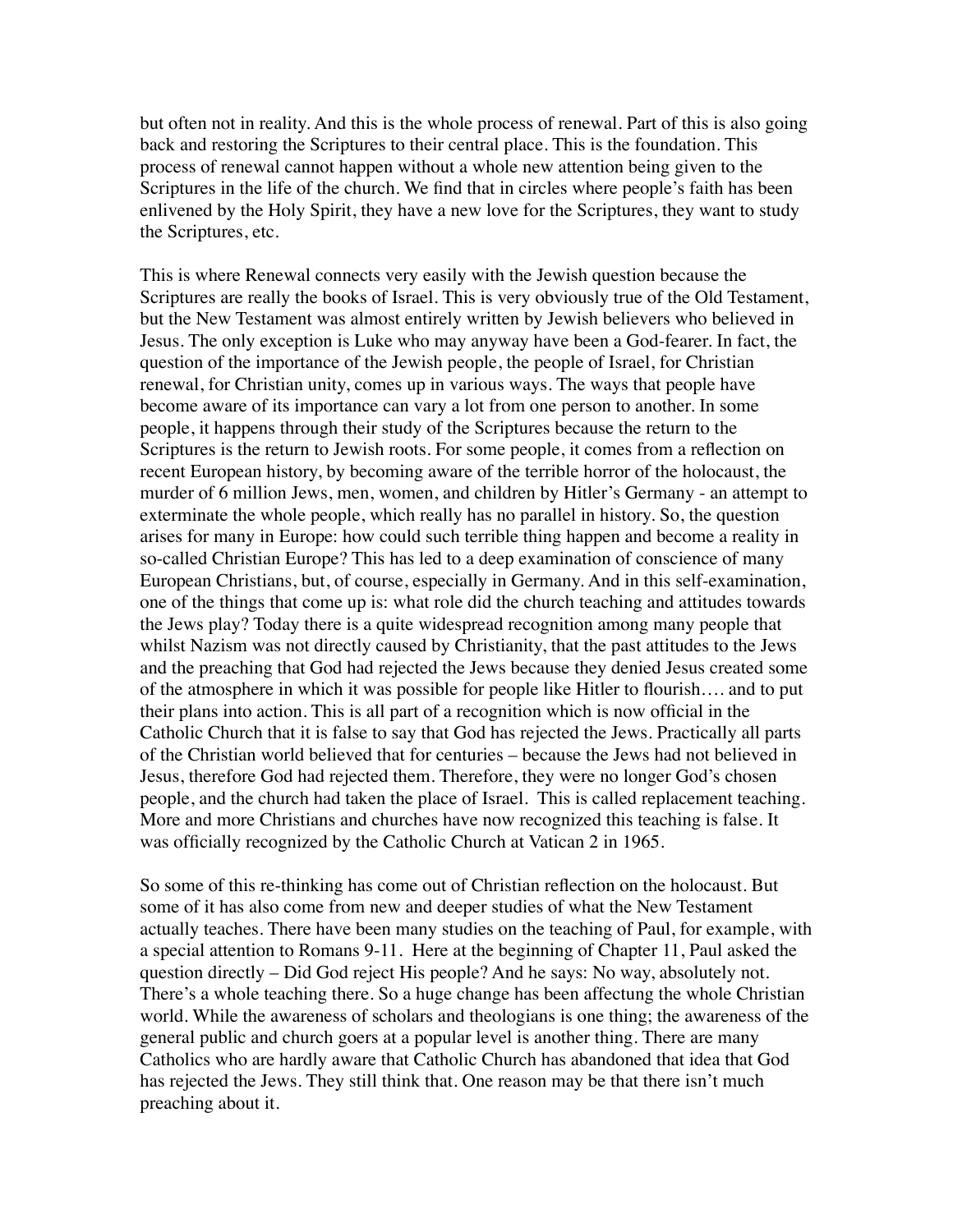The role of the Jewish people is very important for Christian unity. With this re-thinking of the place of the Jews, and more scholarly writing on the New Testament teaching about the Jewish people, there's much more examination of the early history. A key question is how did it happen that within three hundred years the Church went from being a totally Jewish church to becoming a totally gentile church that didn't allow Jewish converts to continue anything Jewish. How did this change happen?

With these studies, there's a new awareness that the first division in the Church concerned the Jewish believers. Sometimes it is said that the first division in the history of the Church was between the church and the synagogue. In fact, it's more accurate to say that in the beginning there were two stages in the division. The church starts by being totally within the people of Israel - as one group within it. Then Gentiles began to be admitted to the Church, and tensions start to arise between the Jewish believers in Jesus and the other Jews. A point comes when the Jewish leaders decide that Jews who believe in Jesus are no longer Jews, and they excluded them from the synagogue. This process began towards the end of the first century. This was a split within Israel - between Jews who believed in Jesus and those who did not. In fact, this was a fulfillment of the prophetic word of Simeon to Mary that her child is set for the fall and the rising of many in Israel, a sign that will be contradicted (Luke 2: 34). Mary's Son would bring division among his own people.

But the second split was within the church. It began when the church did not allow the continuation of the Jewish presence as such within the community of the church. This drove out the Jewish believers, groups that still believed in Jesus. This happened around the fourth and fifth centuries, though the roots go back earlier. Nobody knows exactly how long the Jewish church survived. Somebody has rightly said that history is written by the winners. So the records and writings of people who were rejected often just got destroyed, because they were thought of as being dangerous. So there's very little evidence as to exactly the groups of Jewish believers died out. But what is very clear is where it ended up: no explicit Jewish presence within the church. So there's more and more recognition that this was the original split in the church, and that therefore, the relationship between Israel and the Church is highly relevant for Christian unity.

When the gentiles began to come in, it was the apostle Paul who taught about the relations between Jews and Gentiles in the body of Christ. In Ephesians he presented the model of the one new man, that the church is made up of Jews and gentiles reconciled in one body through the cross. As a result the gentiles become fellow members with the Jews; this is all in Ephesians 2 and at the beginning of Ephesians 3. And so this belongs to the nature of the church, this reconciliation brought by Christ, the destruction of the hostility between Israel and the nations that made possible this oneness in Christ, in His body, in His flesh. If this is the nature of unity, it follows that once you do not allow this union of Jew and gentile within the church, something is being destroyed that is central for the unity of the whole body. There have been a number of scholars, since the time of preparation of Vatican 2 in the Catholic Church, who've said that the first schism was this one. The relationship to the Jews is different from the relationship to other non-Christian